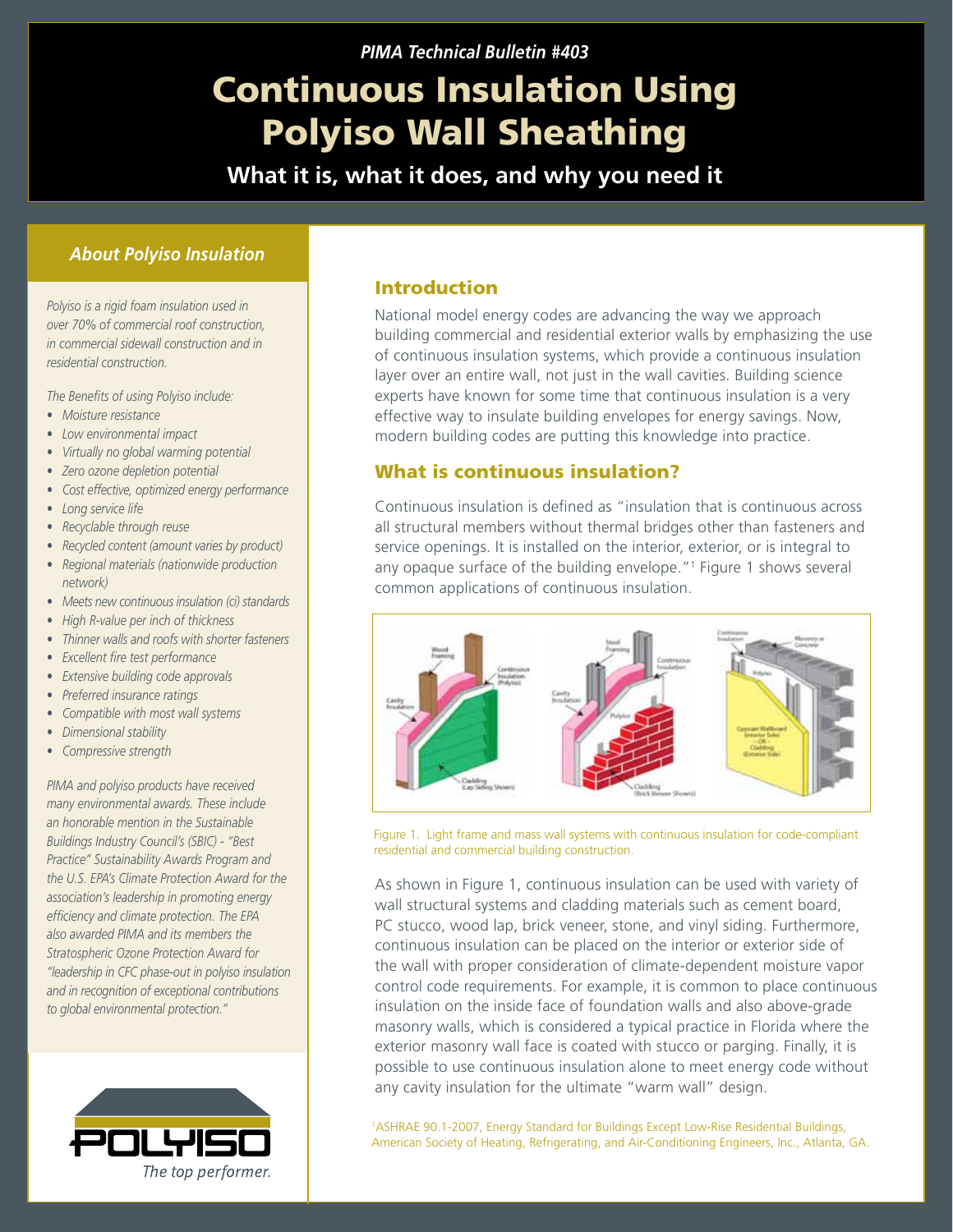# What does it do?

Continuous insulation can serve several important functions in a high-performing wall system including continuous thermal insulation, moisture vapor control, water resistive barrier and air barrier. These capabilities provide the following benefits:



Figure 2. Thermal bridging through wall framing causes a disproportionate amount of heat loss. With continuous insulation, heat loss from thermal bridging is minimized providing a favorable economic and environmental benefit over use of cavity insulation alone.

#### • **Increased thermal performance**

By blocking thermal bridging, a continuous insulation system increases the overall thermal performance of a wall assembly and a building.

#### • **Reduced operating costs**

Continuous insulation keeps energy and heat loss to a minimum, increasing the building's energy efficiency and leading to lower monthly operating costs.

#### • **Reduced air infiltration and exfiltration**

 Continuous insulation with taped or sealed joints restricts air movement through the wall, helping to further reduce building heat loss.

#### • **Reduced risk of water condensation and moisture intrusion**

Continuous insulation is a very moisture-resistant system, guarding the thermal and structural performance of the building.

• **Efficient installation** 

When used as a multi-function sheathing, continuous insulation can simplify the steps to construct a code-compliant wall assembly.

#### • **Dimensional Stability**

Polyiso insulation has excellent dimensional stability and meets ASTM C1289 Standard Specification for Faced Rigid Cellular Polyisocyanurate Thermal Insulation Board.

### *Get-R Done TIP#1:*

Many methods of attaching cladding materials over continuous insulation to a variety of wall substrates are available. For information on a variety of practical solutions, refer to:

(http://www.foamsheathing.org/images/TM\_Cladding\_Attachments\_Through\_Thick\_Foam\_Sheathing.pdf).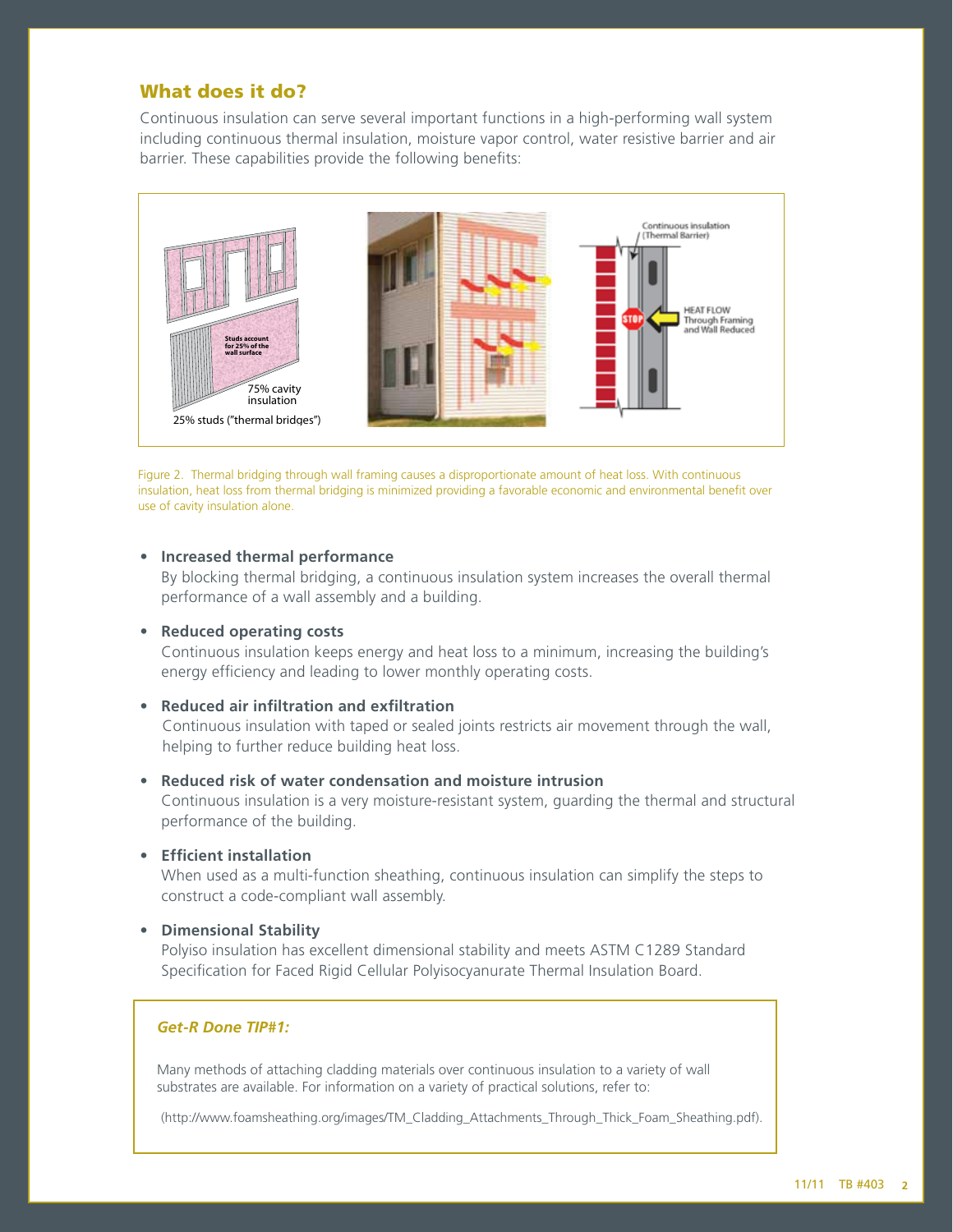#### *Get-R Done TIP#2:*

Specify continuous insulation to serve multiple wall assembly functions, including energy code R-value compliance and the building code's water resistive barrier (WRB) requirements. A continuous insulation WRB also provides an effective air barrier required by the energy code when taped sheathing joints are used. Be sure to install continuous insulation in a code-compliant overall wall assembly and follow manufacturer instructions and approved building plans.

## Why you need it

As noted above, continuous insulation is needed to achieve high-performance wall assemblies. More importantly, it will be increasingly needed for energy code compliance (see Figure 3 below) as mandated to all states that have accepted federal economic stimulus funds. As newer national, state and local energy codes continue to place a greater emphasis on energy conservation, code developers and experts are turning to a greater use of continuous insulation for its known ability to reduce thermal bridging and increase energy efficiency at reasonable first cost while providing operating cost paybacks through reduced energy bills. Examples of modern energy code requirements for wall insulation using continuous insulation are shown in Figure 3. A colorcoordinated U.S. climate zone map is provided in Figure 4. Voluntary energy efficiency programs, such as the EPA's EnergyStar program, have been encouraging and rewarding use of continuous insulation for some time. Model building and energy codes are finally catching up with this **best practice** for wall insulation.

| <b>Installation</b> | <b>Wood Frame R-value</b>       |                                 |  |
|---------------------|---------------------------------|---------------------------------|--|
| Climate<br>Zone     | 2009<br>IECC                    | 2012<br>IECC                    |  |
| 1                   | R <sub>13</sub>                 | R <sub>13</sub>                 |  |
| $\overline{2}$      | R <sub>13</sub>                 | R <sub>13</sub>                 |  |
| 3                   | R <sub>13</sub>                 | R <sub>20</sub><br>or $R13+5$   |  |
| 4 exc. Marine       | R <sub>13</sub>                 | R <sub>20</sub><br>or $R13+R5c$ |  |
| 4 Marine & 5        | R <sub>20</sub><br>or R13+R5ci  | R <sub>20</sub><br>or R13+R5ci  |  |
| 6                   | R <sub>20</sub><br>or $R13+R5c$ | $R20+R5ci$ or<br>R13+R10ci      |  |
| 7 & 8               | R <sub>21</sub>                 | $R20+R5c$ or<br>R13+R10ci       |  |

#### **2012 IECC Residential Wall R-value 2012 IECC Commercial Wall R-value**

| <b>Climate Zone</b> | <b>Wood Frame</b>           | <b>Metal Frame</b>       | <b>Metal Bidg</b>       | <b>Mass</b>       |
|---------------------|-----------------------------|--------------------------|-------------------------|-------------------|
| $\mathbf{1}$        | R13+R3ci<br>or $R-20$       | $R13+$<br>R5ci           | $R13+$<br><b>R6.5ci</b> | <b>R5.7ci</b>     |
| $\overline{2}$      | R13+R3ci<br>or $R-20$       | $R13+$<br>R5ci           | $R13+$<br><b>R6.5ci</b> | <b>R5.7ci</b>     |
| $\overline{3}$      | R13+R3.8ci<br>or $R-20$     | $R13+$<br><b>R7.55ci</b> | R13+R6.5ci              | R7.6ci            |
| $\overline{a}$      | R13+R3.8ci<br>or $R-20$     | $R13+$<br><b>R7.5ci</b>  | R13+R13ci               | <b>R9.5ci</b>     |
| 5/4 Marine          | R13+R3.8ci<br>or $R20$      | $R13+$<br><b>R7.5ci</b>  | R13+R13ci               | R11.4ci           |
| 6                   | R13+R7.5ci<br>or R20+R3.8ci | $R13+$<br><b>R7.5ci</b>  | R13+R13ci               | R13.3ci           |
| $\overline{7}$      | R13+R7.5ci<br>or R20+R3.8ci | $R13+$<br><b>R7.5ci</b>  | R13+R13ci               | R15.2ci           |
| 8                   | R13+R15.6ci<br>or R20+R10ci | $R13+$<br>R7.5ci         | R13+R13ci               | R <sub>25ci</sub> |

Figure 3. Modern energy code R-value requirements for commercial and residential building walls using continuous insulation.

#### Figure Notes:

- 1. IECC = International Energy Conservation Code published by the International Code Council, Inc. Refer to ASHRAE 90.1 for alternate code-compliant wall R-values.
- 2. Wall R-values are shown as cavity insulation alone or as XX + X where the first number is the cavity insulation R-value and the second is for continuous insulation. Continuous insulation "ci" R-values are shown in bold.
- 3. The commercial Wall R-values are based on all commercial building use groups, except R (residential) which may require additional continuous insulation R-value depending on climate zone.
- 4. Refer to climate zone map **on the next page** for geographic extent of climate zones listed above.
- 5. If using batt insulation instead of continuous insulation, the building will require 2x6 construction.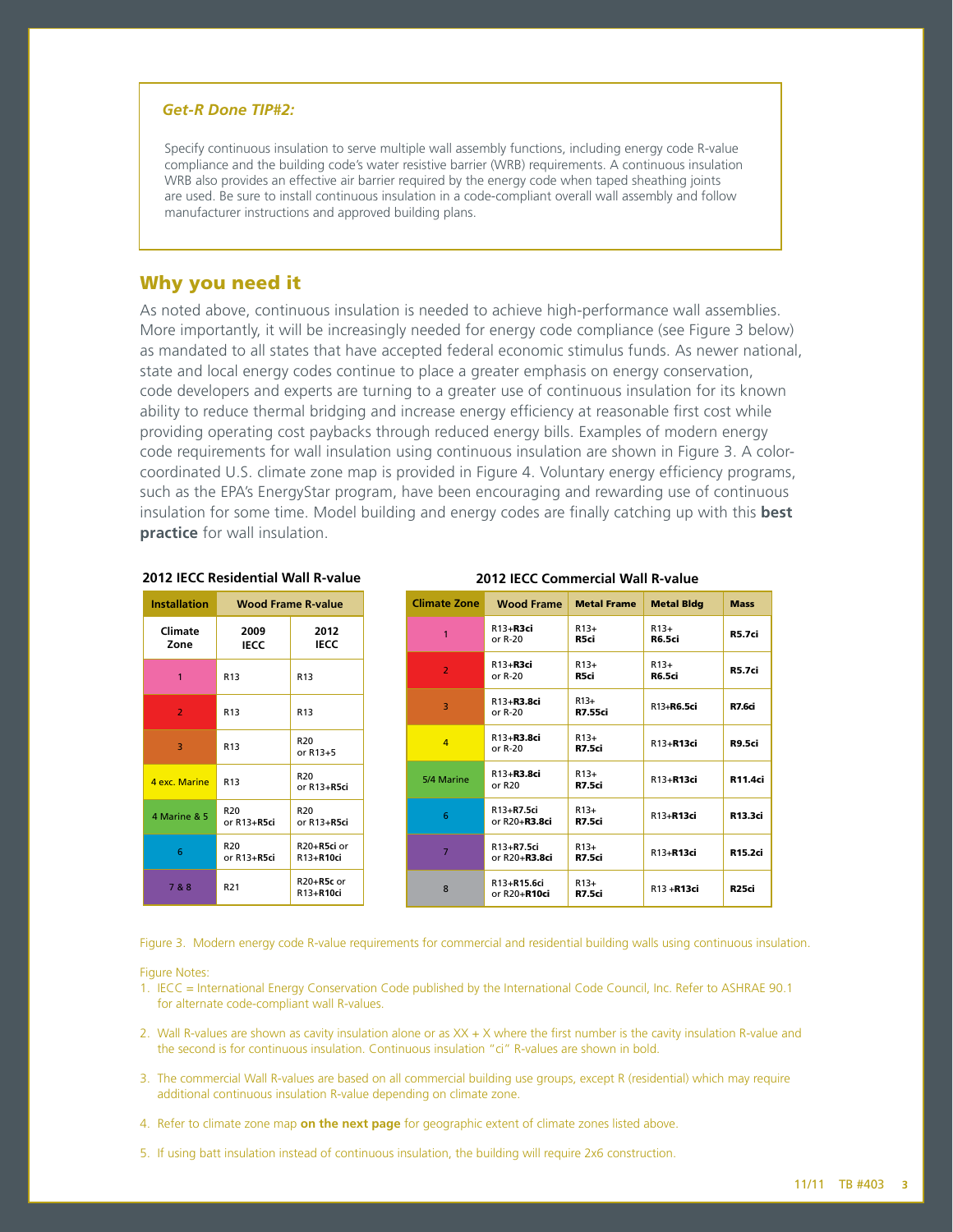

Figure 4. U.S. Climate Zone Map Source: http://resourcecenter.pnl.gov/, 4/17/2011

# Why choose polyiso?

Not all continuous insulation materials are equal. For example, the following two points demonstrate the superior value of polyisocyanurate insulation for continuous insulation on exterior wall assemblies:

#### • **The highest R-value in class**

Polyisocyanurate continuous insulation has at least 20% to 70% greater R-value per inch than other common types of continuous insulation (rigid foam plastic sheathing). This means more energy savings and/or more manageable wall thicknesses. With thinner, energy efficient walls using polyisocyanurate continuous insulation, there will be more usable floor area within the footprint of the building. Also, cladding materials are more easily installed over the thinner continuous insulation achievable by use of polyisocyanurate sheathing. Simply put, there's **more bang for the buck** with polyisocyanurate continuous insulation wall sheathing.

#### • **Code-compliant wind pressure resistance**

Foam sheathing industry testing<sup>2</sup> for code compliance at an independent laboratory has demonstrated that polyisocyanurate continuous insulation provides code-compliant wind pressure resistance for exterior wall sheathing.

#### • **Wall moisture-resistant design flexibility**

Polyiso is available with a variety of facer types to provide water resistive barrier performance or to provide water vapor permeability as required by climate or code-compliant wall design preferences.

#### • **Fire Test Compliant**

Polyiso, a thermoset material, stays intact during fire exposure in the ASTM E84 or "Tunnel Test." It forms a protective char layer and remains in place during this test, thereby meeting all building code requirements and contributing to a fire-safe building. For more information on polyiso's performance in fire tests, consult the Technical Bulletins section of polyiso.org.

<sup>2</sup> http://www.foamsheathing.org/ (4/17/2011)